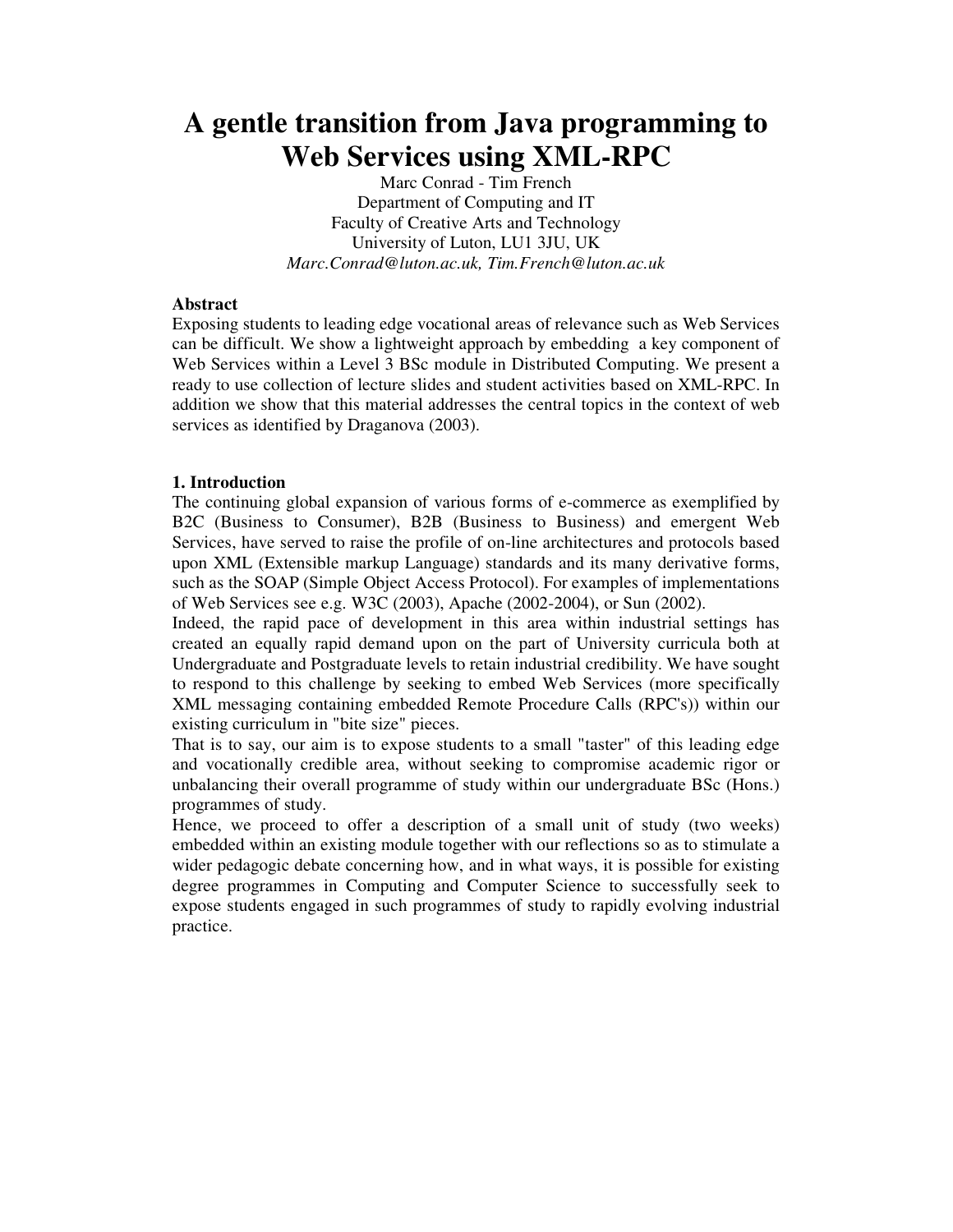We describe a teaching unit based on the XML-RPC protocol (UserLand, 1998-2004)

What is XML-RPC?

It's a spec[ification] and a set of implementations that allow software running on disparate operating systems, running in different environments to make procedure calls over the Internet.

It's remote procedure calling using HTTP as the transport and XML as the encoding. XML-RPC is designed to be as simple as possible, while allowing complex data structures to be transmitted, processed and returned.

*Figure 1: The definition of XML-RPC according to http://www.xmlrpc.com.*

that introduces the central techniques that all Web Services rely upon. The students require as a prerequisite a "basic" knowledge of Java. The units have been delivered in the academic years 2003-4 and 2004-5 as part of a  $3<sup>rd</sup>$  year BSc course in "Distributed Computing" at the University of Luton. They may also be used in other contexts, e.g. in a lecture on Java programming. Each year approximately 100 students attend the class. Anecdotal evidence shows that students respond positively to the activities provided. Almost all of these students were successful in finishing their first activity. The majority of the students successfully mastered the second activity, usually with help from peers or their tutor. The core of the student experience is a balanced mixture of individual work and group work. The teaching material includes lecture slides and activities for practical sessions. It is available (free of charge) from http://perisic.com/xmlrpc (Conrad, 2003), and based on the Apache XML-RPC implementation (Apache, 2001-2003). All the code involved is opensource and can be tailored to individual situations.

The technical requirements are lightweight and minimal. At the University of Luton we use the J2SE 1.4.2 (Sun, 2004) running under a DOS shell combined with the text editor Edit+. However the activities may be performed on any Java developing environment. The computers of course need to be connected over a network. As the connection is established via port 80 (used by Web Services) there are no firewall problems to be expected.

In the remainder of the paper we firstly describe the contents and the purpose of the lecture slides. In section three that follows we describe typical activities and in section four we evaluate the material presented within the context of the learning targets addressed above. We then go on to look at the relationship between XML-RPC and SOAP. Finally we shortly discuss the student experience of activities.

## **2. The Lecture Slides**

The first set of the lecture slides covers the following topics:

- 1. The role of XML in XML-RPC using the analogy with natural languages (see Figure 2 on the next page);
- 2. The difference between a *remote* procedure call as compared to a local procedure call;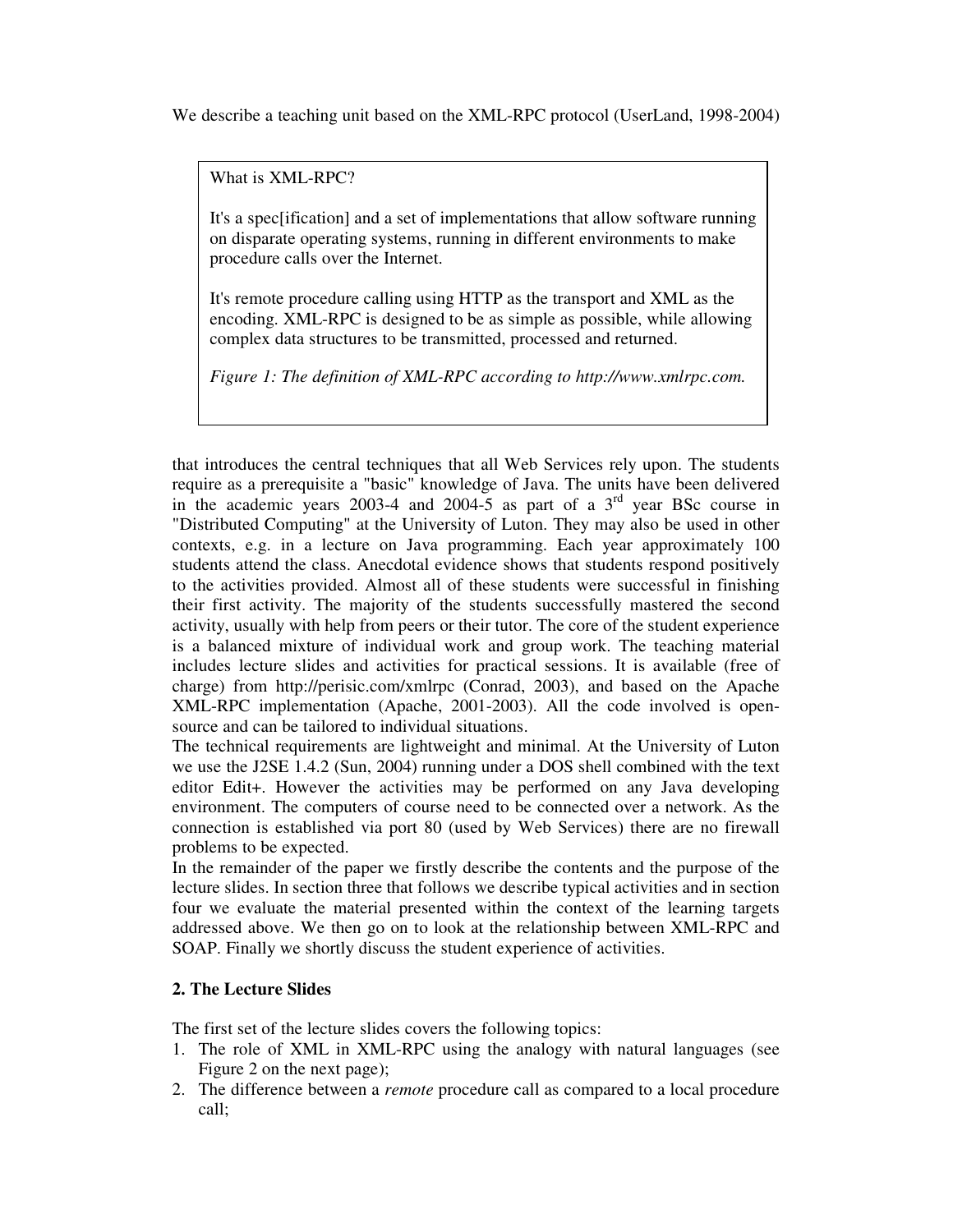- 3. A detailed discussion of the official definition of XML-RPC as presented on the homepage of XML-RPC (see Figure 1) Here the emphasis is an understanding that a distributed framework needs *both* the specification and the implementation of this specification in programming languages;
- 4. An extensive presentation of Java code for a Server and Client using the Apache XML-RPC implementation.

The second set contains the XML-RPC specification distributed across 13 slides with suitable annotations. This "real life" example covers addresses the following topics:

- 1. Example of a HTTP header;
- 2. The basic structure of an XML document;
- 3. A review of fundamental data types (int, boolean, string, double, arrays, structs);
- 4. Fault handling;
- 5. The copyright emphasising on the two main aspects that make up an open standard, i.e. that the specification must not be changed but that everyone is free to implement the specification.



Figure 2: Using an analogy with natural languages

## **3. Student Activities**

The first activity consists of five tasks that can be summarised as follows:

- 1. Compile and run a server and client program locally (the source code for these programs is provided). The basic web service is that the server on client request delivers a "Hello World" -like string.
- 2. Modify the code of the server such that a different string is presented (e.g. the name of the student).
- 3. Distribute the IP number of the machine to other students (for instance the tutor can keep a list of IP numbers with a running server on a whiteboard).
- 4. Change the code of the client to access a server that is not local.
- 5. Add a special command into the code that shows the XML that is exchanged between client and server.

Note that this activity does not require significant programming knowledge. An interesting behaviour can be observed at step 3 namely, that students who have been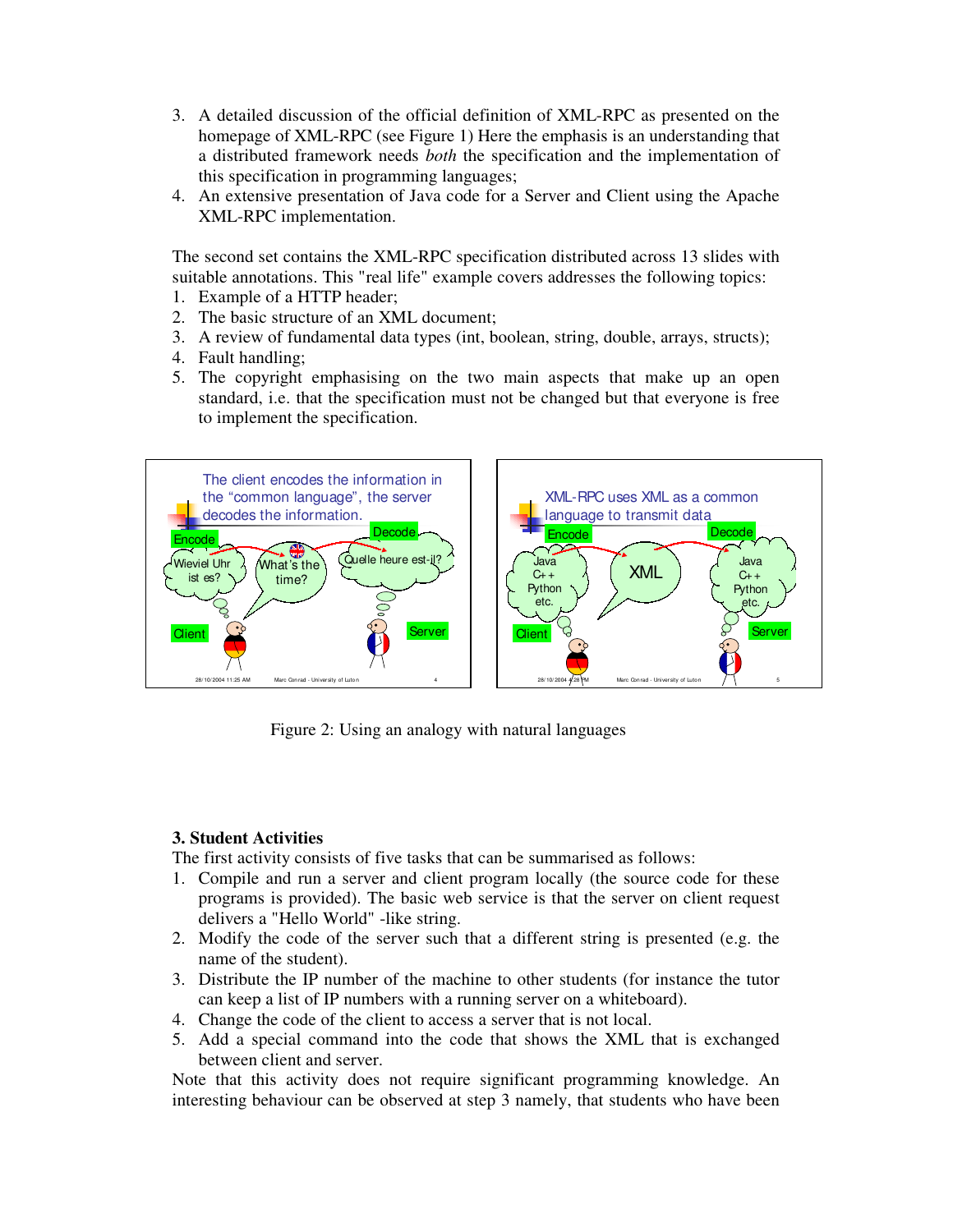successful in running their own server motivate their peers to work on their client program, therefore leading to a productive interaction.

The second activity consists of the implementation of a distributed application from the non-distributed Java program shown in Figure 3. This task can be solved using the programs of the first tasks as templates.

#### **4. Impact on Student Understanding of Web Services**

Draganova (2003) provided us with a useful template identifying the central topics in the context of web services, namely

- Discovering a location of a service provider;
- Discovering provided services;
- Providing a way of communication with a particular service;
- Providing a way to execute available functions;
- Providing a standard messaging;
- Providing a way of data representation.

```
import javax.swing.*;
public class PrimitiveChat {
// The procedure:
public String printText(String str) {
    System.out.println( "Received: "+str);
     return "ok";
     }
public static void main (String [] args) {
  String input;
  PrimitiveChat pc = new PrimitiveChat();
  do {
    input = JOptionPane.showInputDialog("Enter your message");
     if( input != null ) {
         pc.printText(input); // a local procedure call.
 }
     } while ( input != null );
  System.exit(0);
   }
}
```
*Figure 3: A non-distributed example program*

These topics can be instantiated by using XML-RPC as follows:

#### *Discovering a location of a service provider*

Students use two mechanisms to link the application: Firstly, they work on their local machine using the address http://localhost/RPC, then they access a remote location by its IP number. By giving their own IP number to peers to access their server, they are "publishing" a web service. It is then straightforward to question the usefulness of the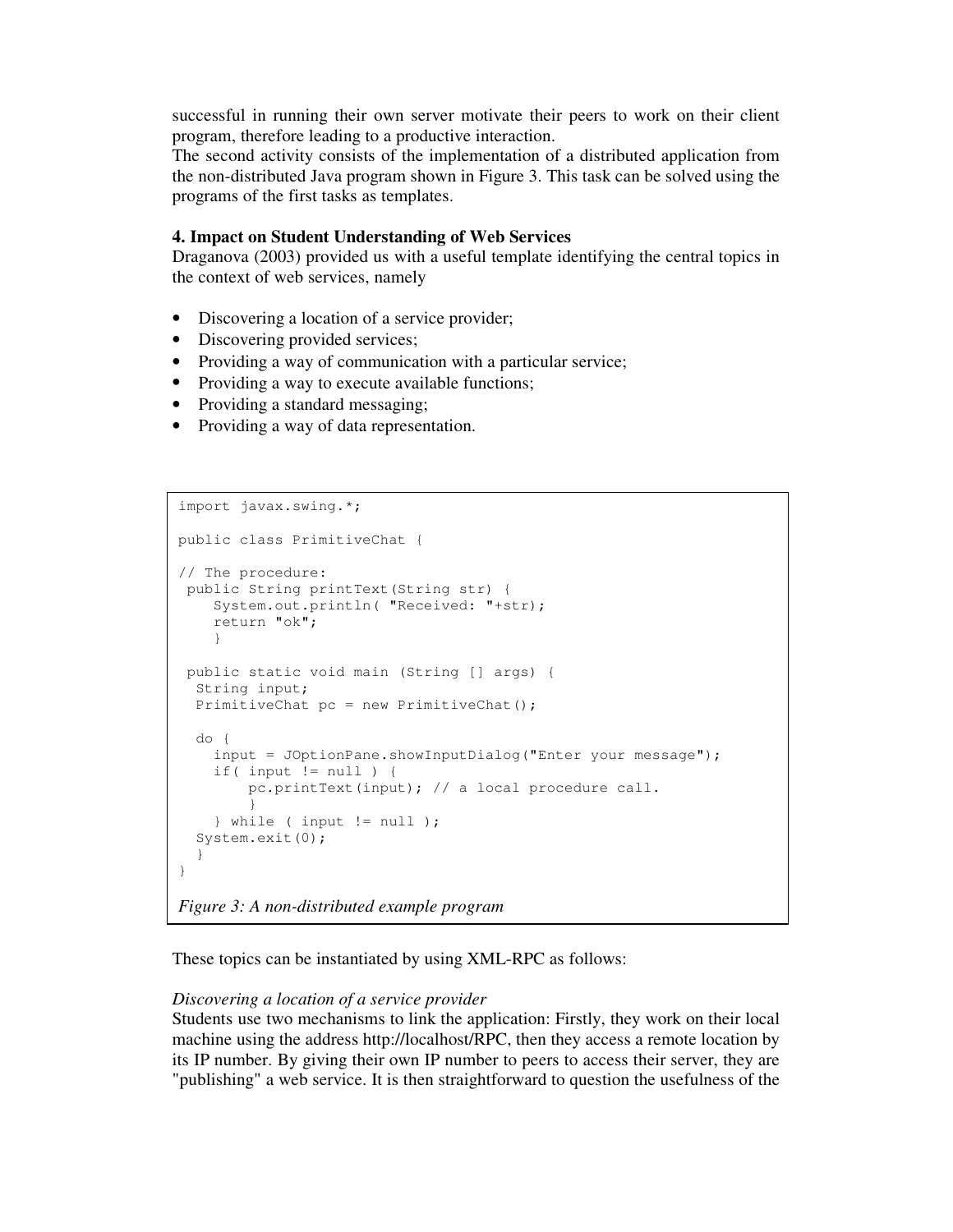IP number and the possibility to replace that by a name (as given in the example in the lecture). This then naturally leads to the discussion of using nameservers etc.

#### *Discovering provided services*

In the second activity students are asked to transform a local procedure call into a remote procedure call. When they ask their peers to access this new service they quickly see that it is not only sufficient to hand over the IP number alone, but also the name of the remote procedure, therefore learning the importance of identifying the specification of a service.

#### *Providing a way of communication with a particular service*

In the last task of the first activity students examine the XML code that is transmitted between client and server. As XML is human-readable they are able to identify immediately the text inside this code. This experience of course goes hand in hand with the discussion of the XML-RPC specification in the lecture.

#### *Providing a way to execute available functions*

A remote procedure call is the simplest way to access a web service. Starting from the well-known knowledge of invoking local methods (procedures) in a Java program the activities and lectures provide a gentle generalisation of that mechanism.

#### *Providing a standard messaging*

The target of the second practical is the implementation of a "chat" system at its most basic level, therefore introducing the students to the topic of messaging.

#### *Providing a way of data representation*

One of the major advantages of using XML-RPC in the curriculum is that the XML-RPC specification can be covered *in full* in a 90 minute lecture. The data that can be transmitted in an XML-RPC request consists mostly of the usual data types encountered in a programming lecture (Strings, integers, floating points, booleans, arrays) and a very few number of data structures that may be new (structs, base64, and date).

#### *Other topics*

In addition to the primary topic of understanding Web Services, by seeing a specification as whole, students also gain a better understanding on "Open Standards".

#### **6. XML-RPC and SOAP**

The relationship between XML-RPC and SOAP is best described by Wikipedia (2005): "*[XML-RPC] was first created by Dave Winer of UserLand Software in 1995 with Microsoft. However Microsoft considered it too simple, and started adding functionality. After several rounds of this, the standard was no longer so simple, and became what is now SOAP."* Therefore XML-RPC serves as a good starting point for teaching SOAP. We especially feel that the lightweight nature of the XML-RPC protocol better facilitates the students learning experience in the given time frame of two weeks than an introduction into SOAP directly. As mentioned in section 5 two weeks are enough to cover the *full* picture of XML-RPC including examples and the specification. We see this as a major advantage as for most topics (as HTML, SOAP, XML etc.) a teaching module is able to cover only selected parts of the standard.